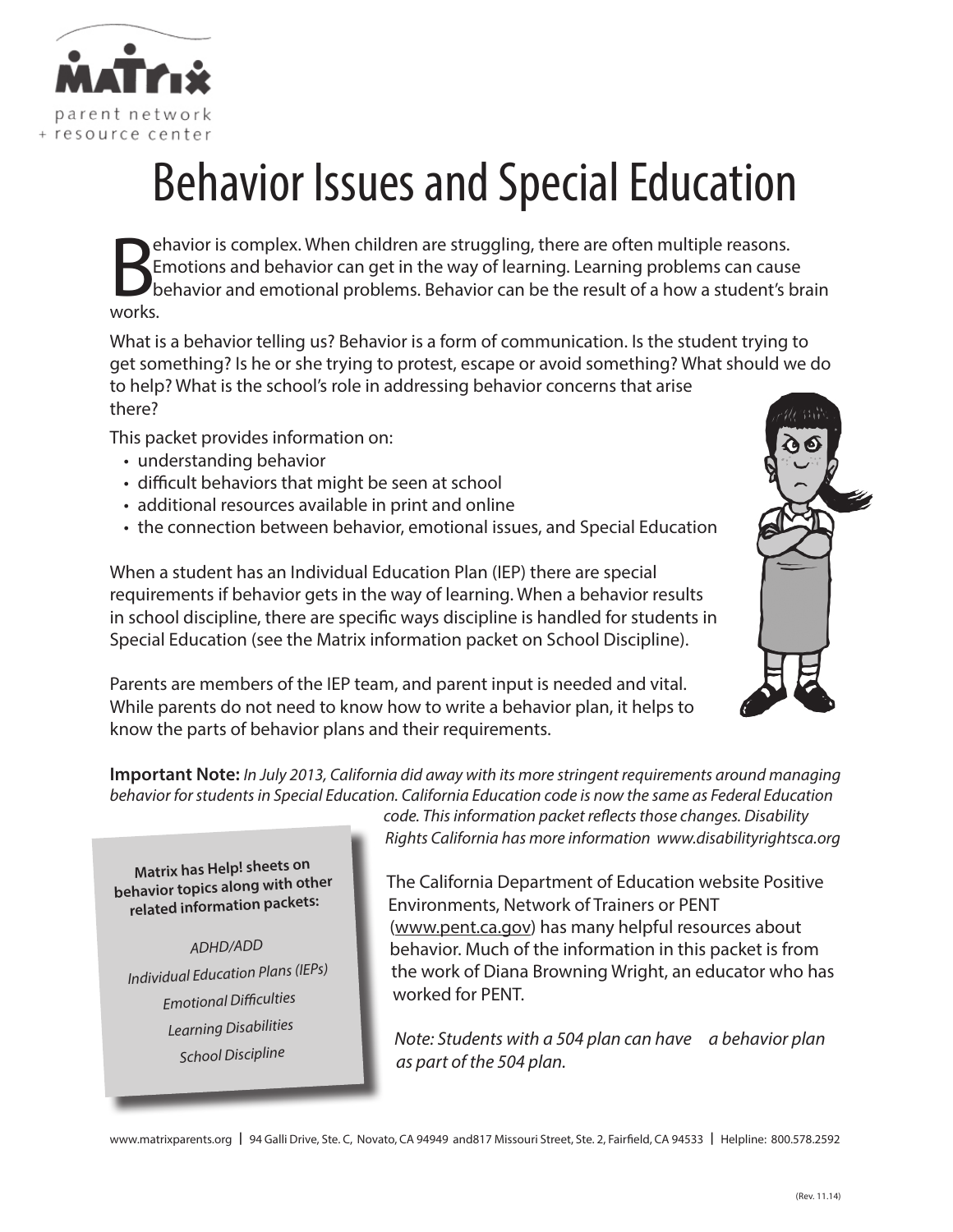

# Behavior and Schools Resources and Sources

### **Books**

*The Myth of Laziness* (2002) – Mel Levine, MD *The Explosive Child* (2010) – Ross Greene *From Emotions to Advocacy: The Special Education Survival Guide* (2006) – Peter Wright, Esq., & Pamela Wright *The Complete Guide to Special Education: Expert Advice on Evaluations, IEPs and Helping Kids Succeed* (2010) – Linda Wilmshurst, PhD, and Alan W. Brue *Skills Training for Children with Behavior Disorders* (2005) – Michael Bloomquist *Special Education Rights and Responsibilities* (2011) – CASE and Disability Rights California www.disabilityrightsca.org/pubs/504001Ch11.pdf *Straight Talk About Your Child's Mental Health* (2003) – Stephen Faraone, PhD *Taking Charge of ADHD* (2000) – Russell Barkley, PhD *Responding to Problem Behavior in Schools* (2010) – Deanne Crone, PhD *When Johnny Doesn't Behave: 20 Tips and Measurable BIPs* (2003) – Barbara Bateman & Anne Mieke Golly *Your Defiant Child* (1998) – Russell Barkley, PhD *No More Meltdowns: Positive Strategies for Managing and Preventing Out-of-Control Behavior*  (2008) – Jed Baker, PhD

### **Website Articles**

"Functional Behavioral Assessment and Positive Interventions: What Parents Need to Know," www.parentcenternetwork.org

"Honorable Intentions: A Parent's Guide to Educational Planning for Children with Emotional or Behavioral Disorders," www.parentcenternetwork.org

### **Websites**

Office of Special Ed. Programs (OSEP) National Assistance Center on Positive Behavioral Interventions & Supports, www.pbis.org

Positive Education Network of Trainers (Calif. Dept. of Ed), www.pent.ca.gov

California Department of Education, www.cde.ca.gov

Council for Children with Behavioral Disorders, www.ccbd.net

National Federation of Families for Children's Mental Health, www.ffcmh.org

National Alliance on Mental Illness, www.nami.org

National Dissemination Center for Children with Disabilities, www.nichcy.org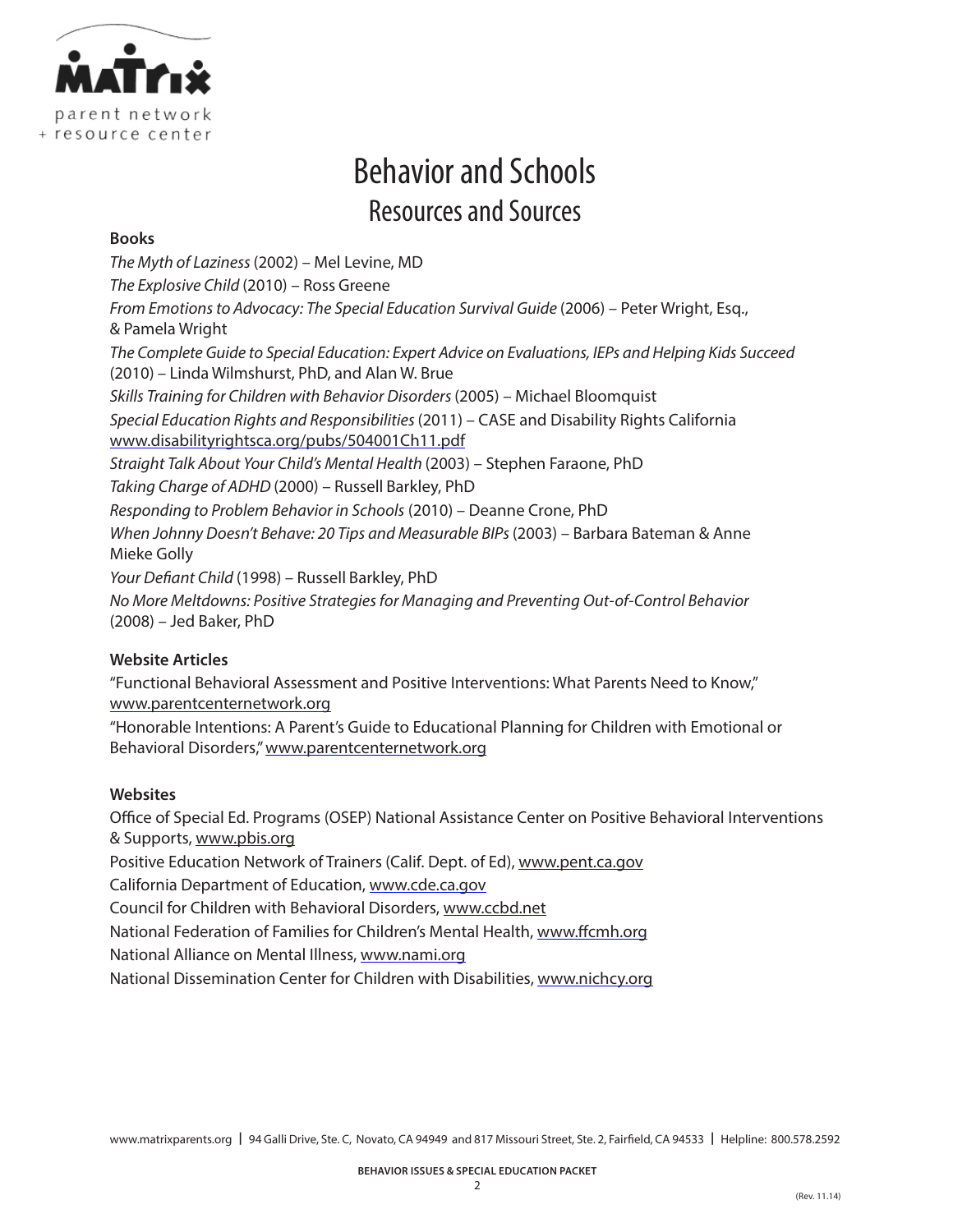

# Behavior and Special Education An Overview

When the behavior of a student with an IEP gets in the way of his or her learning or that of others, the IEP team must develop behavior goals, supports and services or a behavior plan. Behavior plans are not punitive. They are positive plans describing how the school will support positive behavior through instruction or changing the environment. Behavior plans also describe how often the behavior happens, how long it lasts, and how intense it is. Triggers for the behavior and the purpose the behavior serves also are described.

### **Examples of Behavior That May Get in the Way of Learning**

- not completing assignments or turning in work
- outbursts (talking out of turn, screams, swearing), aggression (pushing, kicking)
- not being able to pay attention
- poor attendance
- leaving classroom/school without permission
- using materials dangerously (putting chairs on tables, eating crayons)

### **What Can Behavior Be Saying?**

Understanding difficult behavior is challenging. Behaviors serve a purpose: to either avoid something or to get something. Because of disabilities, some students can't manage their environment without behavior issues. Challenges in the school environment may be academic work that is too hard or too easy, settings that are over-stimulating or under-stimulating, bullying, or peer pressure. Finding out what causes the behavior is key in deciding what skill instruction is needed to learn positive behaviors, or how the environment might be changed so the behavior is less likely to happen.

### **Levels of Support**

The team may first develop an IEP goal for the behavior. If the behavior continues even with the goal, then a Behavior Intervention Plan (BIP) is written. If behavior is serious and is getting in the way of progress with IEP goals, and behavior strategies already in the IEP have not worked, more must be done. A timely and appropriate functional behavior assessment would be next and information from that used to revise the BIP.

### **Link to Home**

When students are struggling with behavior at school, a coordinated plan for home/school communication is important. Provide incentives or ways at home to reinforce positive school days.

### **School Discipline**

When behaviors result in school discipline, Special Education regulations describe when and how students can be disciplined for their difficult behaviors. Adding or reviewing an existing behavior plan is key.

*NOTE: Special Education behavior plans are not behavior contracts, which are sometimes used in general ed; they tend to be punitive and put the responsibility on students to change their behavior on their own.*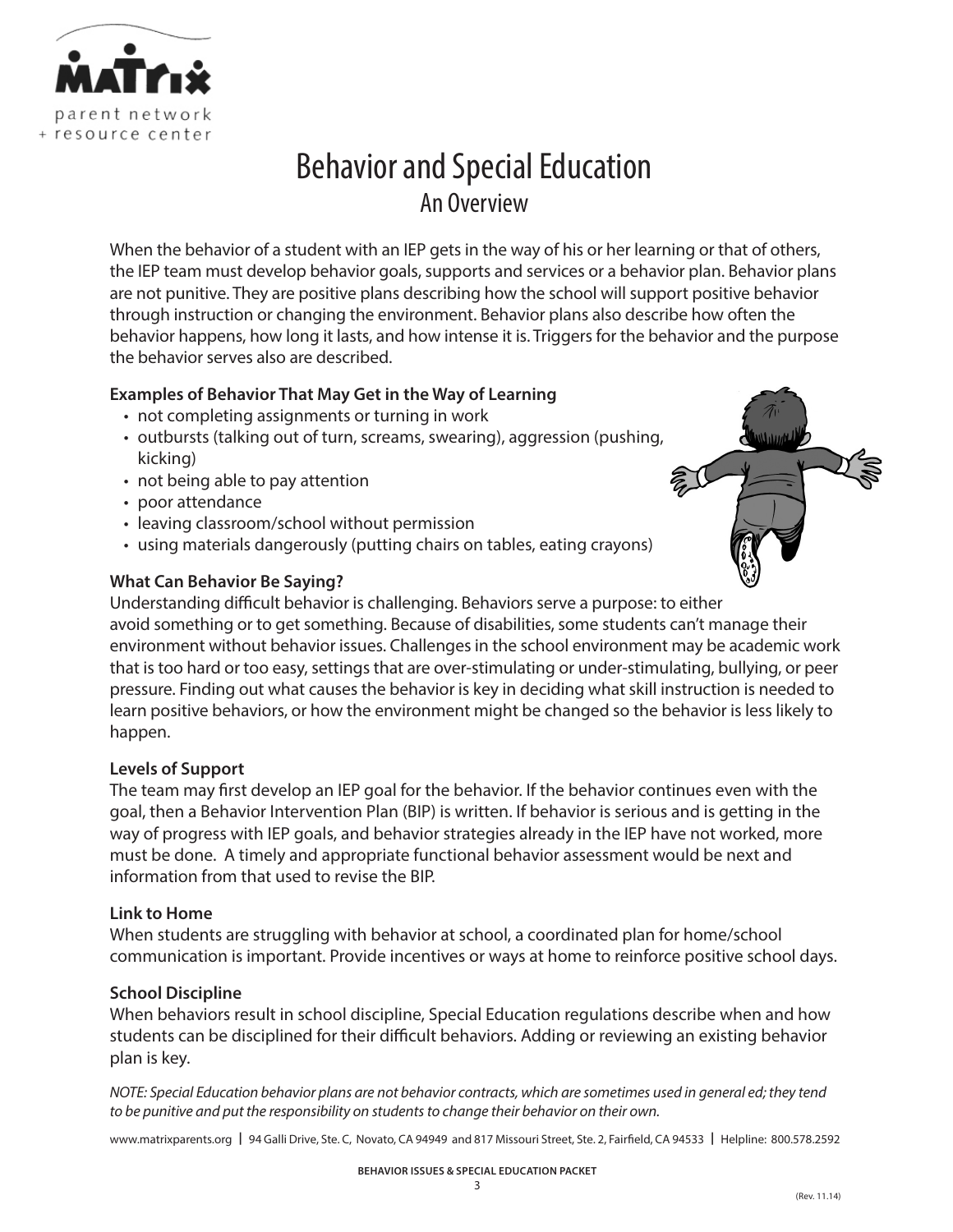

.

# Levels of Special Education Behavior Support

Prior to July 2013, California Education Code had levels of behavior support which exceeded

Federal Code. In July 2013, California Code was revised to match Federal Code. Instead of both a Behavior Support Plan and a Behavior Intervention Plan, a Behavior Intervention Plan now serves both purposes. The requirements for a Behavior Intervention Case Manager (BICM) and a functional analysis assessment (FAA) were removed.

### **IEP Goal**

An IEP team may first add a goal related to the problem behavior to a student's IEP. As with any goal, there needs to be a baseline or present

level of performance that describes the current skills. Both the present level and goal need to be specific and measurable and written in a way that anyone who reads the goal sees a picture in his or her mind. How progress on the goal will be measured should also be noted. The goal should include which school staff member is responsible to teach the skills in the goal. The student or parent should not be listed as people responsible for the goal.

If the student is making progress toward meeting the goal, that may be all that is needed to change the behavior. If the behavior is not getting better, the next step would be to add a Behavior Intervention Plan.

### **Behavior Intervention Plan (BIP)**

A BIP is like a lesson plan. It is plan that includes a goal, in addition to information on why the behavior is happening, what the school thinks the student should do instead of the problem behavior, what the IEP Team is going to do to teach the behavior that is needed, and how the environment will be changed to support positive behavior. Behavior plans in an IEP are not the same as a behavior contract. Behavior plans are positive plans for the staff to use when working with a student. Behavior contracts tend to be negative. They list what the student needs to do on his or her own and what negative discipline will happen if the student doesn't do what is expected.

Students with serious behavior problems should have a timely and appropriate assessment for use when writing or revising a BIP. This is called a Functional Behavior Assessment. As with any special education assessment, the school district has 60 calendar days from when you sign an assessment plan to hold the IEP meeting to discuss the results.

*Note: Some students have several challenging behaviors. A behavior plan should focus on only one or two behaviors that, if improved, will make the biggest difference at school.*

**KEY POINT:** Behavior plans are positive and list what the staff will do to support positive behavior.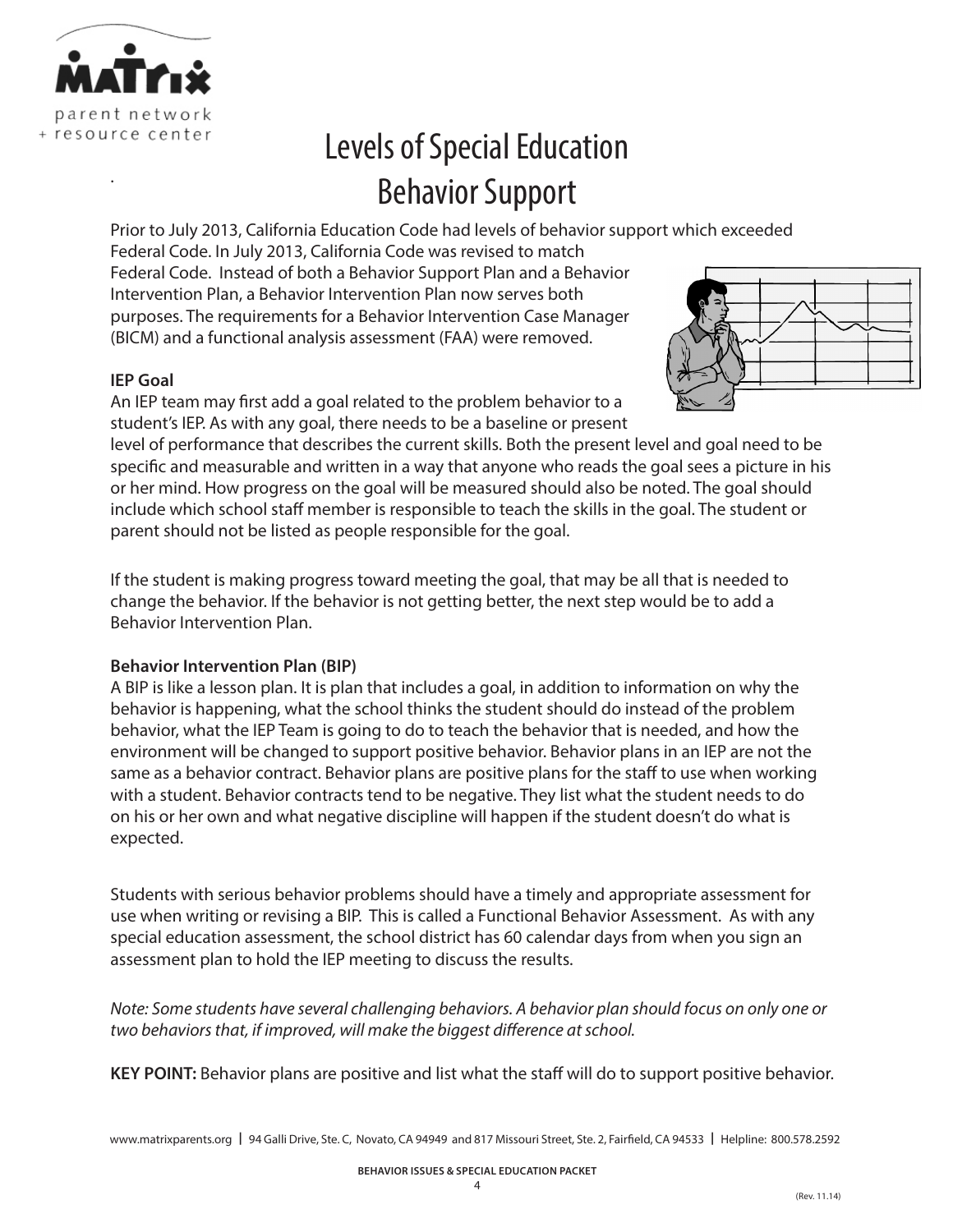

# Functional Behavior Assessment and a Positive Behavior Intervention Plan

One service that Special Education offers for a student with behavior challenges is a functional behavior assessment or FBA. This assessment gives in depth information about your child and the behavior such as when and where the behavior occurs, what triggers the behavior, how long the behavior lasts and the intensity and frequency of the behavior. The assessment should involve observing your student over multiple days and times of day. It should also involve a review of other assessments and interviews with key individuals.

A FBA is required when consideration is being given to removing a student from their placement due to violations of school code of conduct.

Anyone can request such an assessment. Assessment requests should be put in writing. Once a district receives an assessment request, the district has 15 calendar days to put in writing whether they will do the assessment or not.

 If the district agrees to do the assessment, they will give you a written assessment plan. Once you sign this plan, the district can start the assessment. They can take no longer than 60 calendar days to complete the assessment and hold the IEP meeting to go over the results (this timeline excludes long school vacations). If the district says no to your assessment request, they must put their denial in a Prior Written Notice format (see our IEP packet). If you are in disagreement with their refusal to do an assessment, read the Matrix Resolving Disagreement packet for your options.



Ask for a copy of the FBA prior to the IEP meeting so that you can review the report ahead of the meeting and prepare any questions.

If you agree with the FBA, it then should be used to develop or revise the Behavior Intervention Plan and to decide what supports and services are needed in the IEP.

If you do not agree with the FBA, you can request an Independent Educational Evaluation (IEE) at Public Expense. Put this request in writing. The school district either must proceed with getting an IEE or must take you to Due Process to prove that their assessment is appropriate.

**KEY POINT:** *An appropriate assessment is the foundation upon which to develop appropriate supports and services, behavior goals and a Behavior Intervention Plan in the IEP.*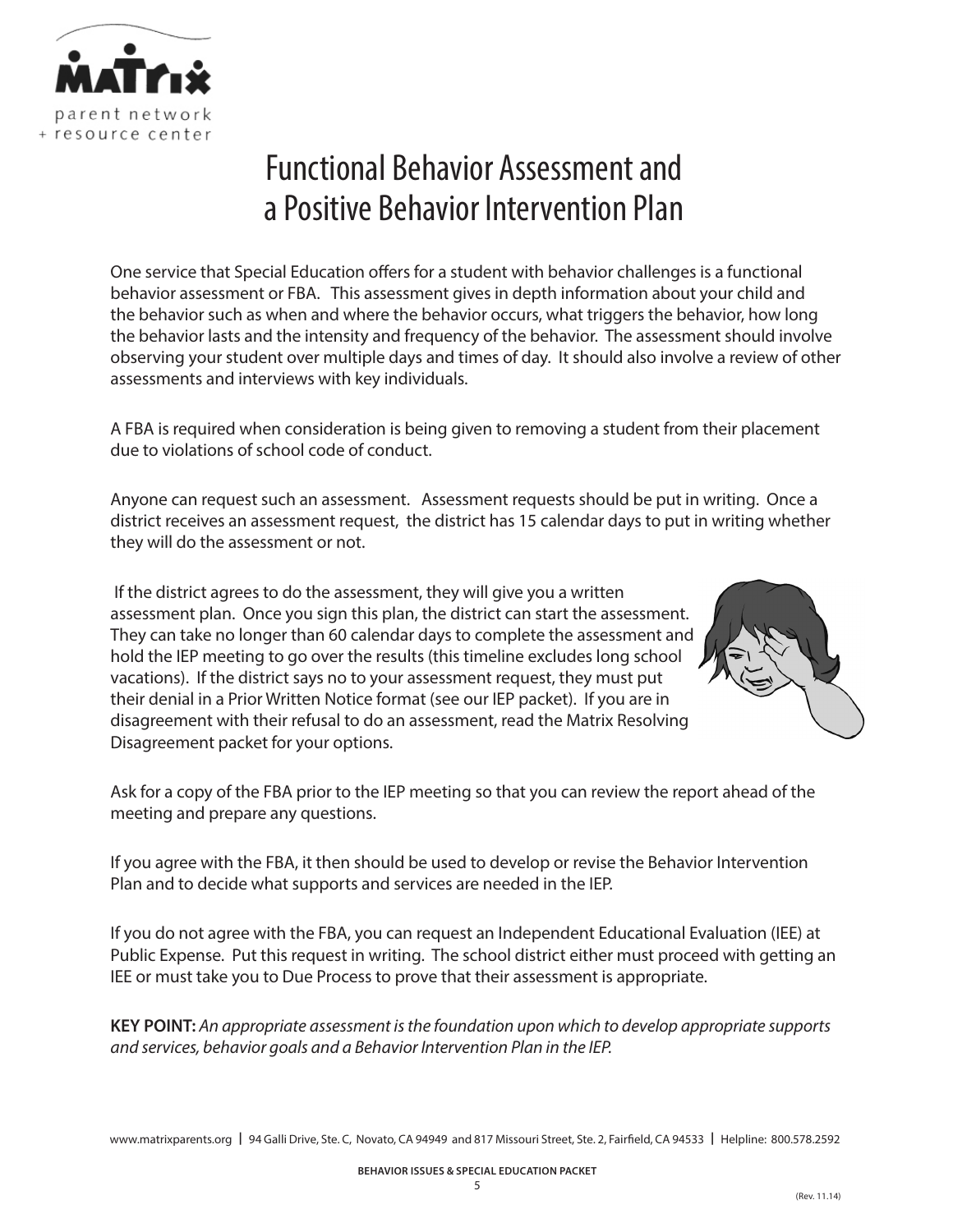

# Emergency Behavior Interventions

Sometimes a behavior can occur that is spontaneous and unpredictable and poses a clear and present danger. This might be a danger to the student or others or something that results in serious property damage. When this happens, school staff may use emergency interventions. This may include trained staff using physical interventions. Staff who use these interventions must be properly trained. Numerous physical interventions may be used as a last resort including "child control position," "transport position, and "prone containment." Physical interventions are to be used only for the time needed to address the emergency. There are behavior interventions used by school staff other than physical restraint. If you have questions about the use of physical restraints, request an IEP meeting to discuss these other options, and what needs to be done to train staff in alternative interventions.

### **Behavior Interventions cannot**

- Inflict pain or trauma, including emotional trauma
- Subject the student to verbal abuse, ridicule or humiliation
- • Deny adequate sleep, food, water, shelter, bedding, comfort or access to bathroom facilities
- Involve release of toxic or unpleasant sprays near a student's face
- • Involve locked seclusion unless the facility is authorized by state law to use a locked room.
- Include any device that immobilizes all four extremities also is not allowed.

When there has been an emergency intervention or if serious property damage has occurred, the parent must be notified within one school day and a behavioral emergency report must be filed. Parents can request a copy of this report. If the student does not have a Behavior Intervention Plan (BIP), an IEP meeting must be scheduled within two days to review the Behavior Emergency Report and decide what next steps are needed. If the student has a BIP, the IEP Team must review and modify the BIP if the serious behavior is new or if existing behavior interventions have not worked.

If you feel you need assistance with a serious situation, the Matrix Helpline staff can assist and make referrals.

**KEY POINT:** Education code provides that emergency interventions shall not be used as a substitute for a Behavior Intervention Plan.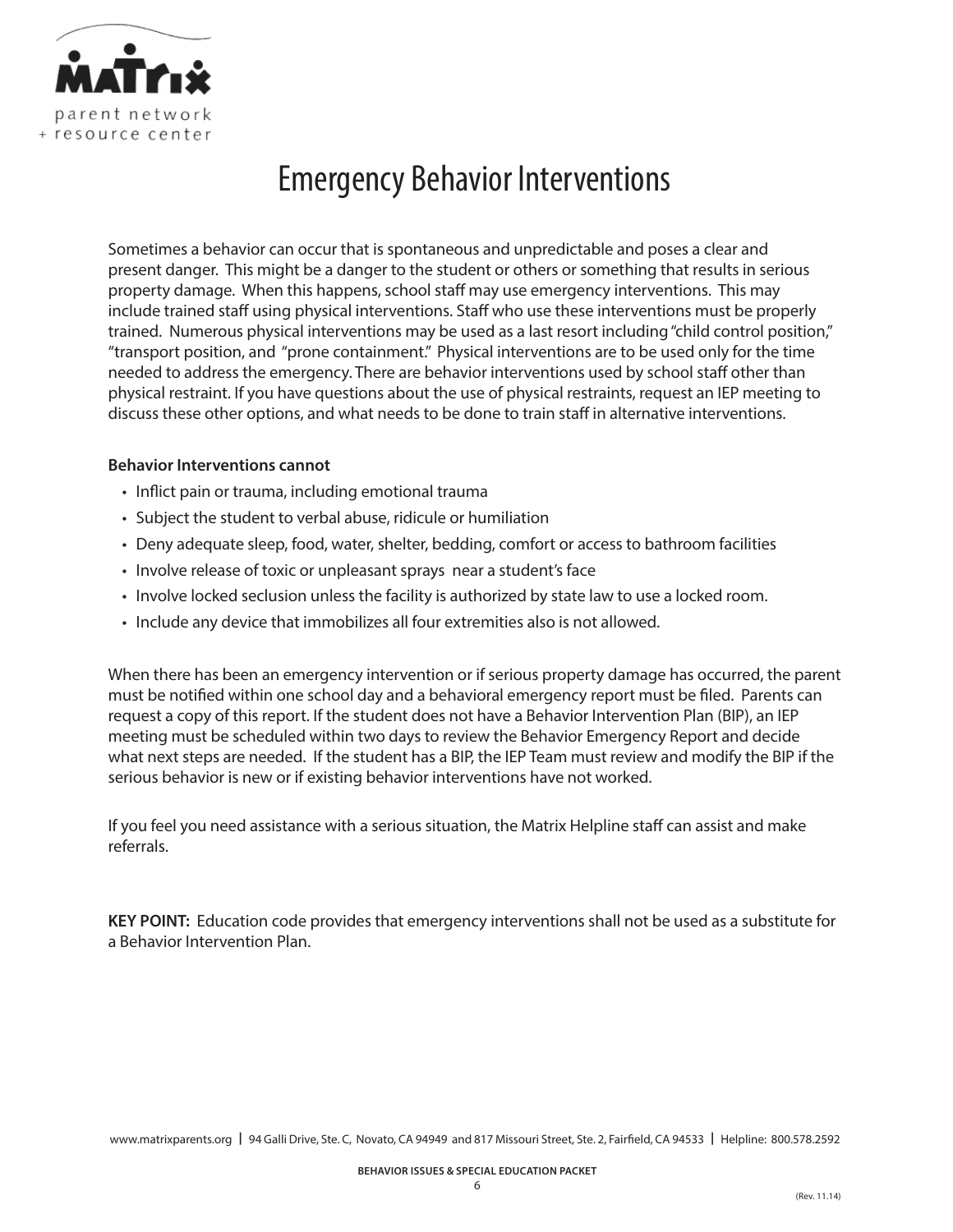

# Parts of a Behavior Intervention Plan (BIP)

Before a BIP can be used with a student, a parent needs to sign in agreement. When giving input to a BIP and when reviewing the proposed plan before deciding whether to agree or not, it helps to know what should be in a plan. Effective plans focus on only one behavior, or sometimes two if the behaviors serve the same function. Besides including a behavior goal, BIPs also include:

**Description** of the current behavior that is specific — when reading the words, one can form a clear picture of what the student is doing. Descriptions include:

- $\cdot$  Frequency how often the behavior happens
- Duration how long the behavior goes on
- Intensity such as "screams are heard beyond the classroom"

**Triggers** – what happens right before the behavior happens?

**Function** or the purpose of the behavior – what is the student trying to get or trying to avoid when doing the behavior?

**New Replacement behaviors** – what positive behavior can the student use to meet the same need of either protesting or trying to get something? Examples:

- If a student is protesting work that is too hard by outbursts of swearing, teach the student how to say the work is too hard in a positive way.
- If a student is trying to get peer attention by poking and touching other students, teach the student how to use positive words to get attention.

**Teaching** methods, steps, or a curriculum for the student to learn the desired behavior, who will do this and how it will be monitored and how often

- • Curriculum such as "How Does My Engine Run" or "Thinking About You, Thinking About Me"
- • Methods or steps, such as: Before recess, review social steps to get the attention of a peer, then at recess prompt student to ask the peer to play.

**Environment** – what is in the environment — or missing from the environment — that may be causing the behavior. Behavior plans are written for specific environments. A student's behavior may be fine in one setting and not in another. Examples:

- Work that is above a student's skill level
- Too much noise in assemblies
- Peers that tease in language arts when asked to read aloud

What should be changed in the environment:

- • Give work at student's skill level
- Provide noise-cancelling headphones
- • Seat student next to positive peer role models

**Reinforcement** – what will reinforce the use of the positive behavior? It should be something the student values, such as positive praise, stickers, extra computer time, etc. It may need to be changed at times if the student loses interest in the item or action.

**Communication** – a plan on who, what, and how communications will take place about the student's behavior. Will it be a weekly behavior chart sent by email to the parent and psychologist at the end of each week? Will it be a phone call to the parent and behaviorist for any behavior resulting in school discipline?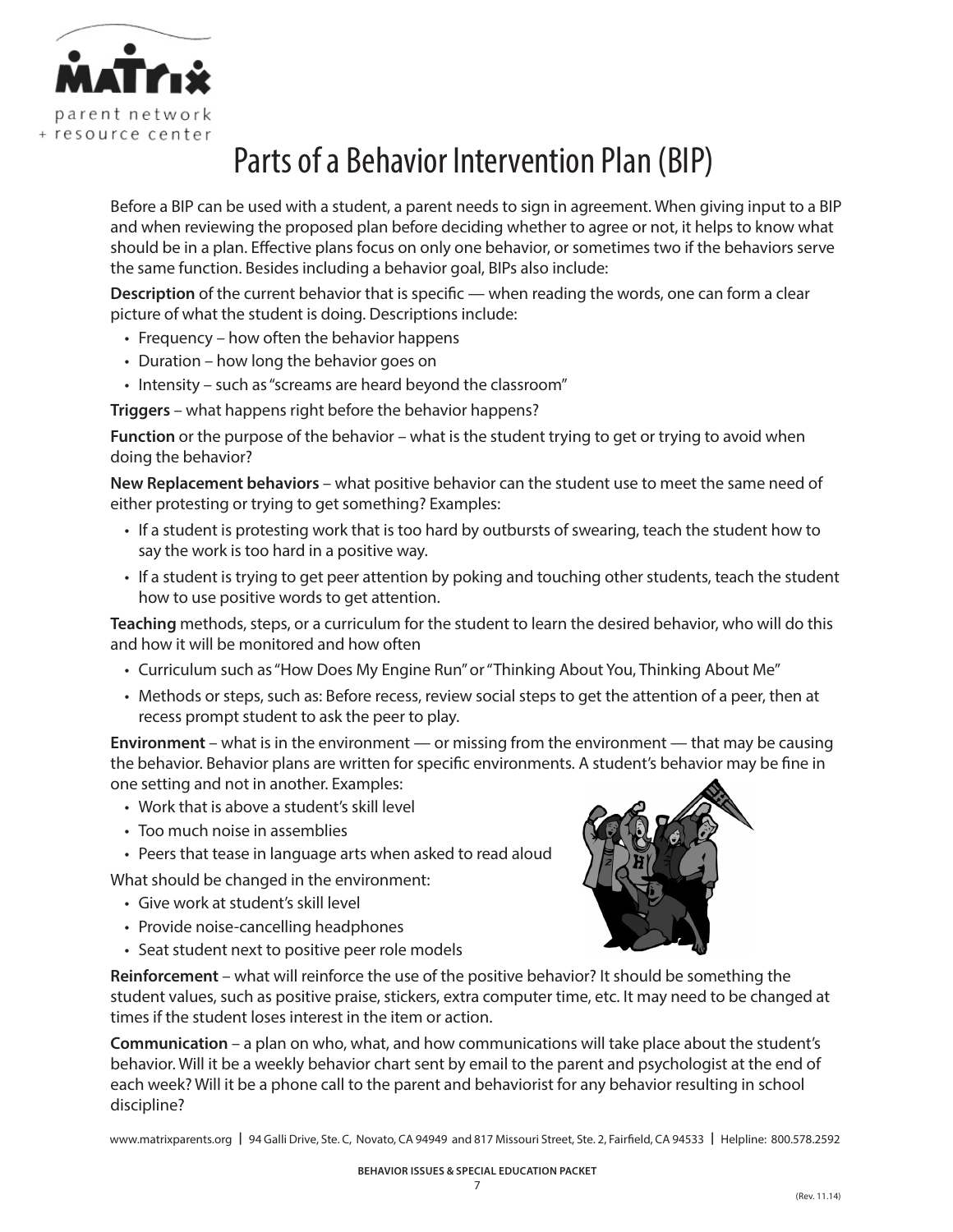

# An Important Part of a Behavior Plan: The Function of Behavior

All behavior serves a purpose. A behavior is an effort to get a need met. Understanding the function or purpose of a behavior is key to an effective behavior plan, as the plan is to teach the student a positive way to get the same need met.

Behaviorists believe that behavior serves the purpose to either **get/obtain** something or to **protest/escape/avoid** something.

### **Examples of the need to get or obtain something include:**

Getting attention for social status or to interact either with peers or adults **Objects** Self-stimulation Sensory input (either more or less) Fairness Internal event (action that gets a brain chemical to be released) More meaningful activities or instruction



### **Examples of the need to protest/escape or avoid something include:**

A specific group of people or a person Work that is too difficult or boring Lack of fairness Sensory input (too much, such as an over-stimulating classroom, bright lights) Lack of choice Internal event, e.g., upcoming migraine

The behavior plan must state the function of the behavior. Parents can give input on this and all parts of the behavior plan.

Once the function of the behavior is agreed upon, the team decides what positive behavior the student should learn so that the same function or need is met. Example: In an attempt to get attention, instead of acting silly in class and disrupting instruction, the student is taught to get attention by actions that will bring praise from the teacher.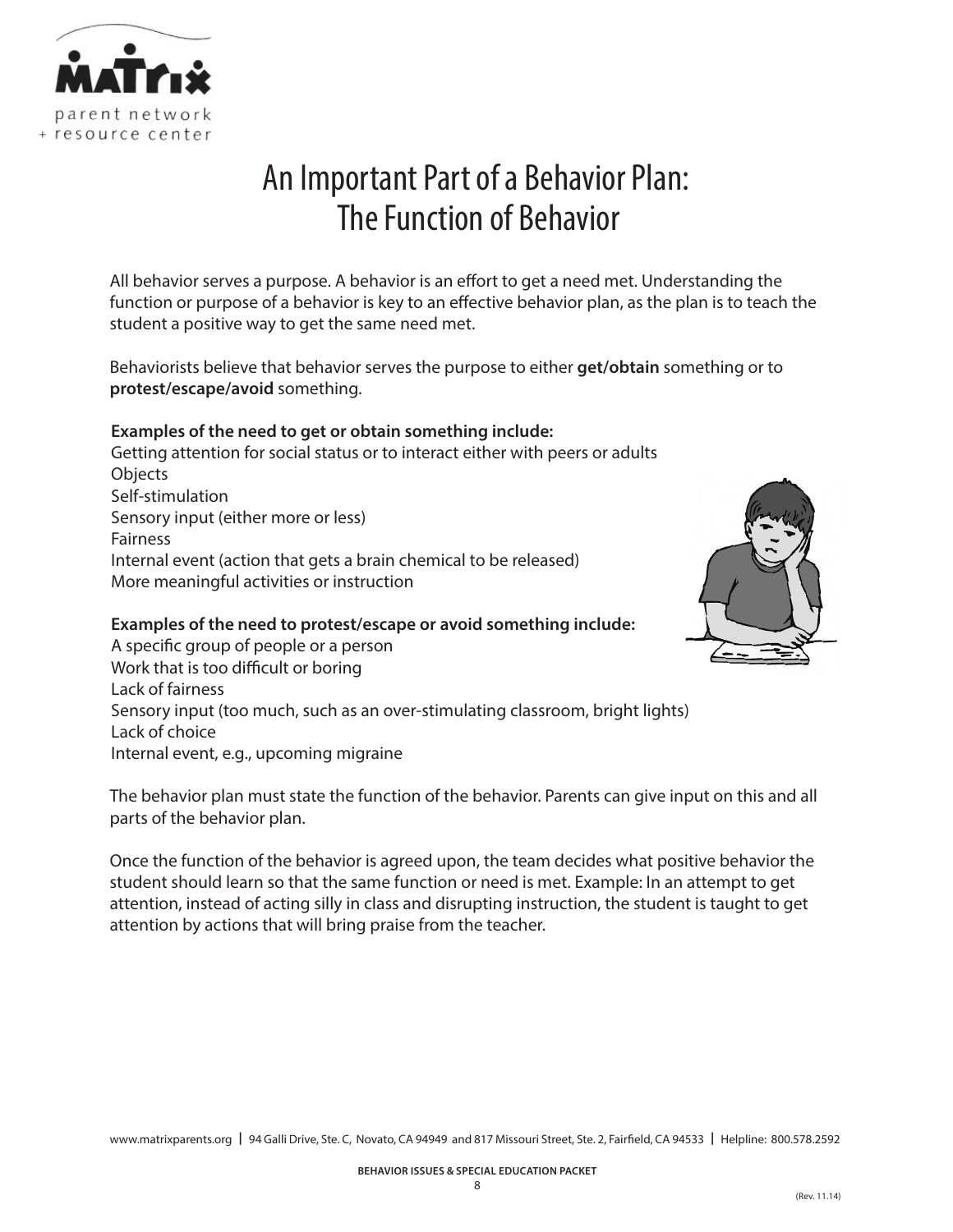

# Examples of Behavior Interventions Changes to the Environment and/or Curriculum and Teaching

Interventions in the Behavior Plan can be changes to the environment, curriculum, or teaching methods. Changing the environment may remove the student's need for the problem behavior. Teaching new ways to respond helps the student build the skills to manage environments that may not be changeable.

### **Often…**

### **Students with ADHD:**

- • need strategies to maintain attention to task; inhibit impulsive responding; organize time, space, and materials; avoid rushing through work
- need environmental structuring to aid weak goal-setting and flexible problem-solving
- are missing necessary social skills and need instruction
- • are punished by peers and need adult structuring to elicit ongoing, appropriate peer interactions
- need frequent reinforcement for rule following
- need active, hands-on learning activities with tasks structured into small, manageable units

### **Students on the autism spectrum:**

- need a functional communication system
- need task pacing and time schedule instruction
- need structure in the environment to modulate sensory arousal systems
- need physical activity mixed in with other activities
- need social story instruction or social scripts to understand the social world
- need "time away" and access to preferred activities throughout the day
- learn rules through visual prompts
- copy inappropriate behavior easily and need good models

### **Students with learning disabilities:**

- need protection from humiliation
- need self-advocacy training
- need frequent reinforcement for real accomplishments
- need extensive curriculum accommodations to facilitate success
- need mentoring by other students, "circle of friends" to prevent social isolation
- need instruction on what is not impeding school success

### **Student with mental health challenges:**

- need gradual exposure to stressful activities
- need instruction on ways to self-calm
- need frequent check-ins to avoid giving up easily and to anticipate success

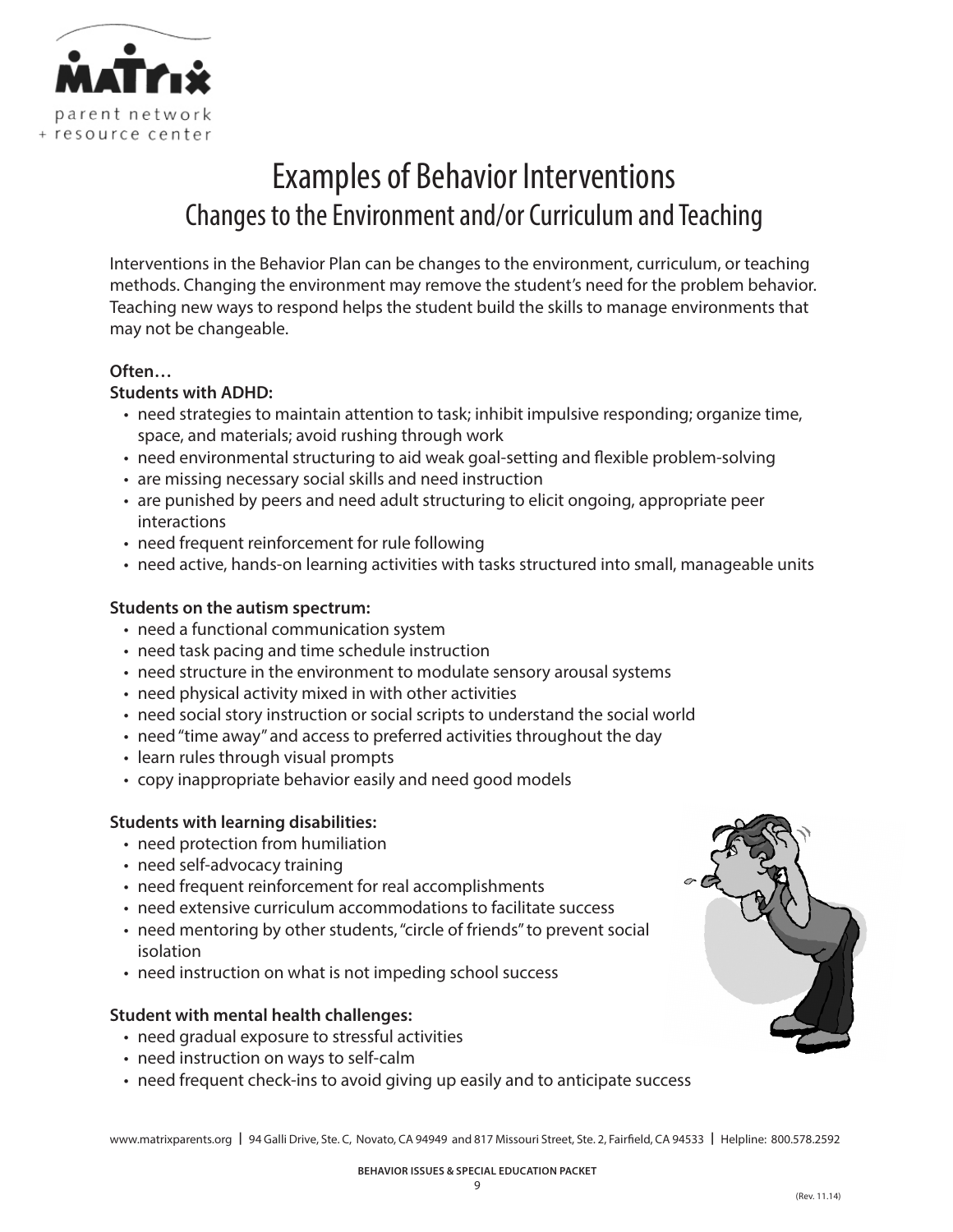

# Examples of Reinforcements and Communication Methods

Reinforcements must be meaningful to a student. Each student may respond to different ways to reinforce positive behavior. There are many options to reward or reinforce the behavior that is desired.

- Intrinsic: self-satisfaction
- Praise: verbal, high-five, name on board
- Social status and recognition: performing, visiting another class
- Privileges: being first in line, putting away materials, choosing activities
- Tangible items: reward box, stickers, erasers
- Primary needs: food, rocking, hugs

Sometimes the method of reinforcement works for a while and then loses effectiveness. That is the time to change the method. Involving students in what has meaning for them can be very effective. A student can review a list of possibilities. The PENT website has such a list called "Reinforcement Inventory." Also, having a way to reward and reinforce positive school behavior at home creates a team effort around the behavior.

Communication among key people adds to the success of a behavior plan. Key people may include:

- student
- • parent
- • classroom teacher
- Special Education teacher
- yard duty or lunch staff
- bus staff
- • office staff
- psychologist
- any other person who has contact with the student



How often and what is communicated is decided when the IEP team writes the behavior plan. Sometimes a daily email or chart is needed. Other times

this can be done on a weekly basis. Ongoing communication helps key people reinforce positive change and can alert the team that another IEP meeting might be needed to revise a behavior plan that is not getting the desired results.

As with most behaviors, when a new plan is put in place, it can take time to see results. Sometimes the behavior even gets worse before it gets better. Tracking change through effective communication methods is part of any behavior plan.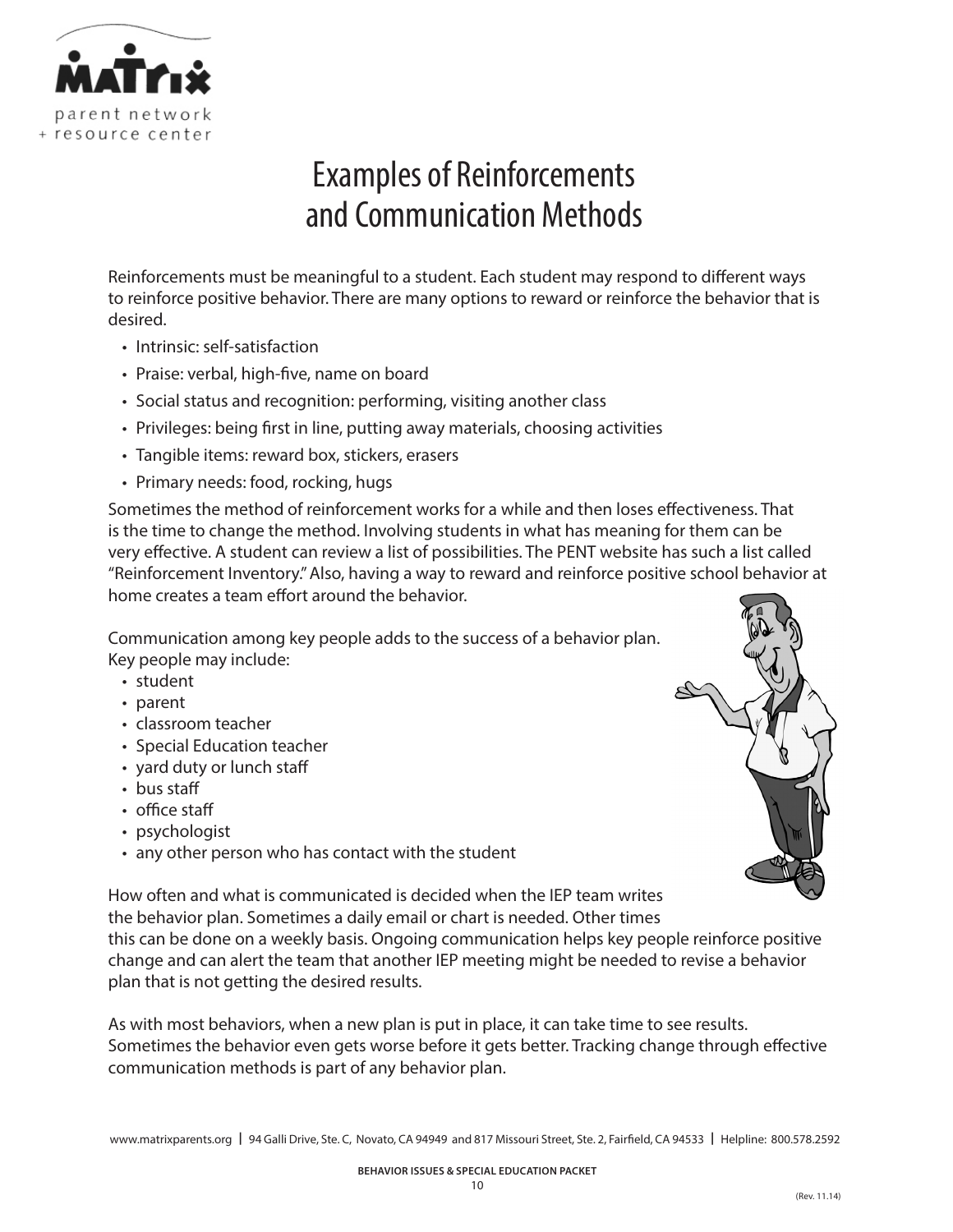

**SAMPLE FORM**

# Behavior Intervention Plan

(Adapted from PENT)

|                                                                               |  | Today's Date <b>Markthan Marktish Control Property</b> Next Review Date |
|-------------------------------------------------------------------------------|--|-------------------------------------------------------------------------|
| The behavior impeding learning is (describe what it looks like):              |  |                                                                         |
| It impedes learning because:                                                  |  |                                                                         |
| The need for a Behavior Intervention Plan:                                    |  |                                                                         |
| $\Box$ early stage intervention $\Box$ moderate $\Box$ serious $\Box$ extreme |  |                                                                         |
|                                                                               |  |                                                                         |

### **PART I: ENVIRONMENTAL FACTORS AND NECESSARY CHANGES**

What are the predictors for the behavior? *(Situations in which the behavior is likely to occur: people, time, place, subject, etc.)*

What supports the student using the problem behavior? *(What is missing in the environment/curriculum or what is in the environment curriculum that needs changing?)*

What environmental changes, structure, and supports are needed to remove the student's need to use this behavior? *(Changes in Time/Space/Materials/Interactions to remove likelihood of behavior)*

Who will establish? Who will monitor? Frequency?

### **PART II: FUNCTIONAL FACTORS AND NEW BEHAVIORS TO TEACH AND SUPPORT**

Team believes the behavior occurs because *(function of behavior in terms of getting, protest, or avoiding something)*:

**Accept a replacement behavior that meets same need What does team believe the student should do** *instead* **of the problem behavior?** *(How should the student escape/protest/avoid or get his/her need met in an acceptable way?)*

**What Teaching Strategies/Necessary Curriculum/Materials are needed?** *(List successive teaching steps for student to learn replacement behavior/s)*

Who will establish? Who will monitor? Frequency?

### **What are reinforcement procedures to use for establishing, maintaining, and generalizing the replacement behavior(s)?**

Selection of reinforcer based on:

By whom? Frequency?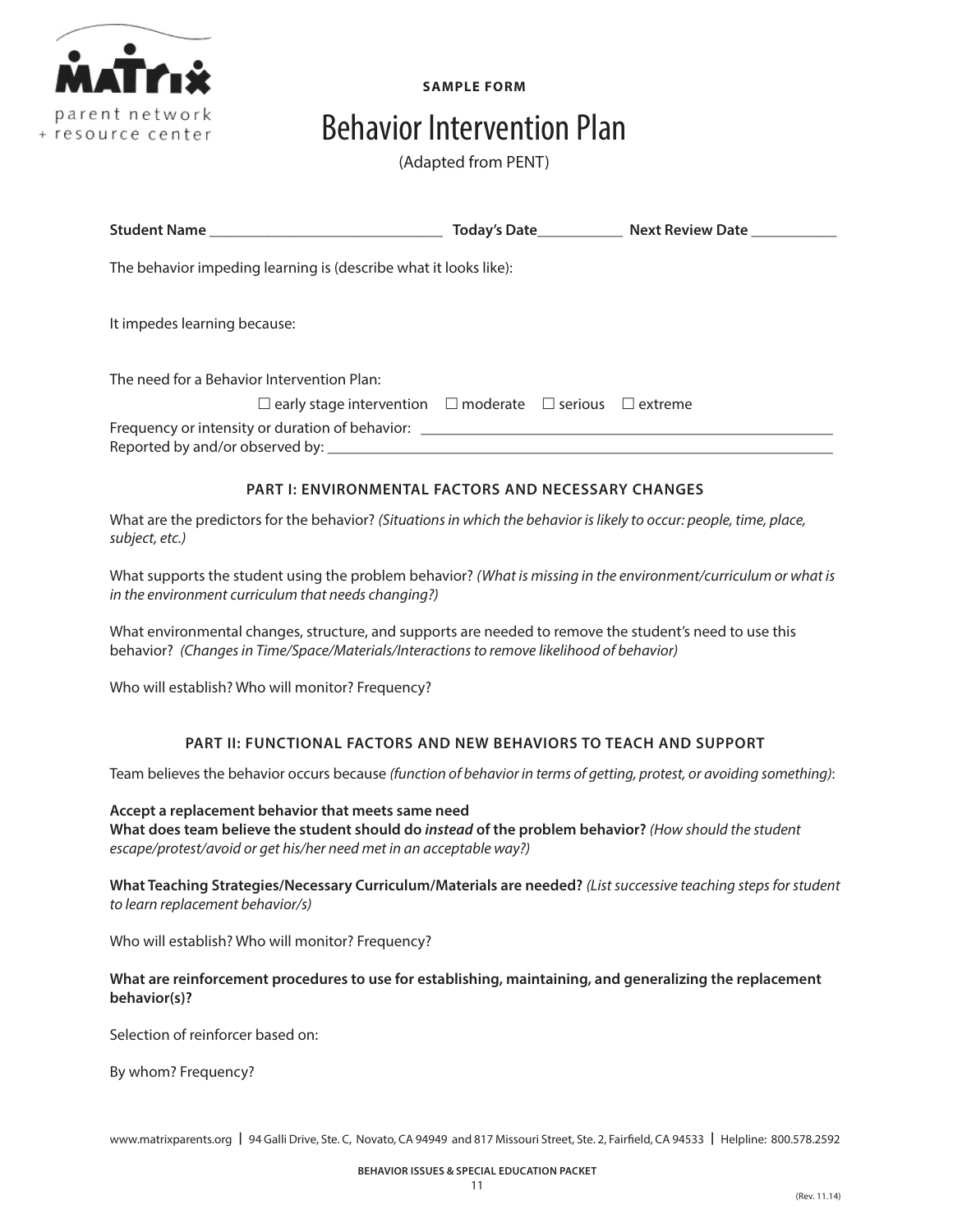

### **PART III: REACTIVE STRATEGIES**

### **What strategies will be employed if the problem behavior occurs again?**

1. Prompt student to switch to the replacement behavior

2. Describe how staff should handle the problem behavior if it occurs again

3. Positive discussion with student after behavior ends

*Optional:*

4. Any necessary further classroom or school consequences Personnel?

### **PART IV: BEHAVIORAL GOALS**

Behavioral Goal(s)

### **Required: Functionally Equivalent Replacement Behavior (FERB) Goal**

By when…who…will do X behavior…for the purpose of Y…instead of Z…under what conditions…at what level of proficiency…as measured by whom and how.

By when…who…will do what, or will NOT do what…at what level of proficiency…under what conditions… measured by whom and how.

The above behavioral goal(s) are to increase use of replacement behavior and may also include:

- • Reduce frequency of problem behavior
- • Develop new general skills that remove student's need to use the problem behavior

### **Observation and Analysis Conclusion:**

| Is reinforcement of replacement behavior alone enough (no new teaching is necessary)?  yes no |  |
|-----------------------------------------------------------------------------------------------|--|
|                                                                                               |  |
|                                                                                               |  |
| Person responsible for contact between agencies                                               |  |

### **PART V: COMMUNICATION PROVISIONS**

### **Manner and content of communication**

1. Who? 2. Under what condition(s)? 3. Delivery Manner? 4. Expected Frequency? 5. Content? 6. How will this be two-way communication?

### **PART VI: PARTICIPANTS IN PLAN DEVELOPMENT**

| Student |
|---------|
|         |
|         |
|         |
|         |
|         |
|         |
|         |
|         |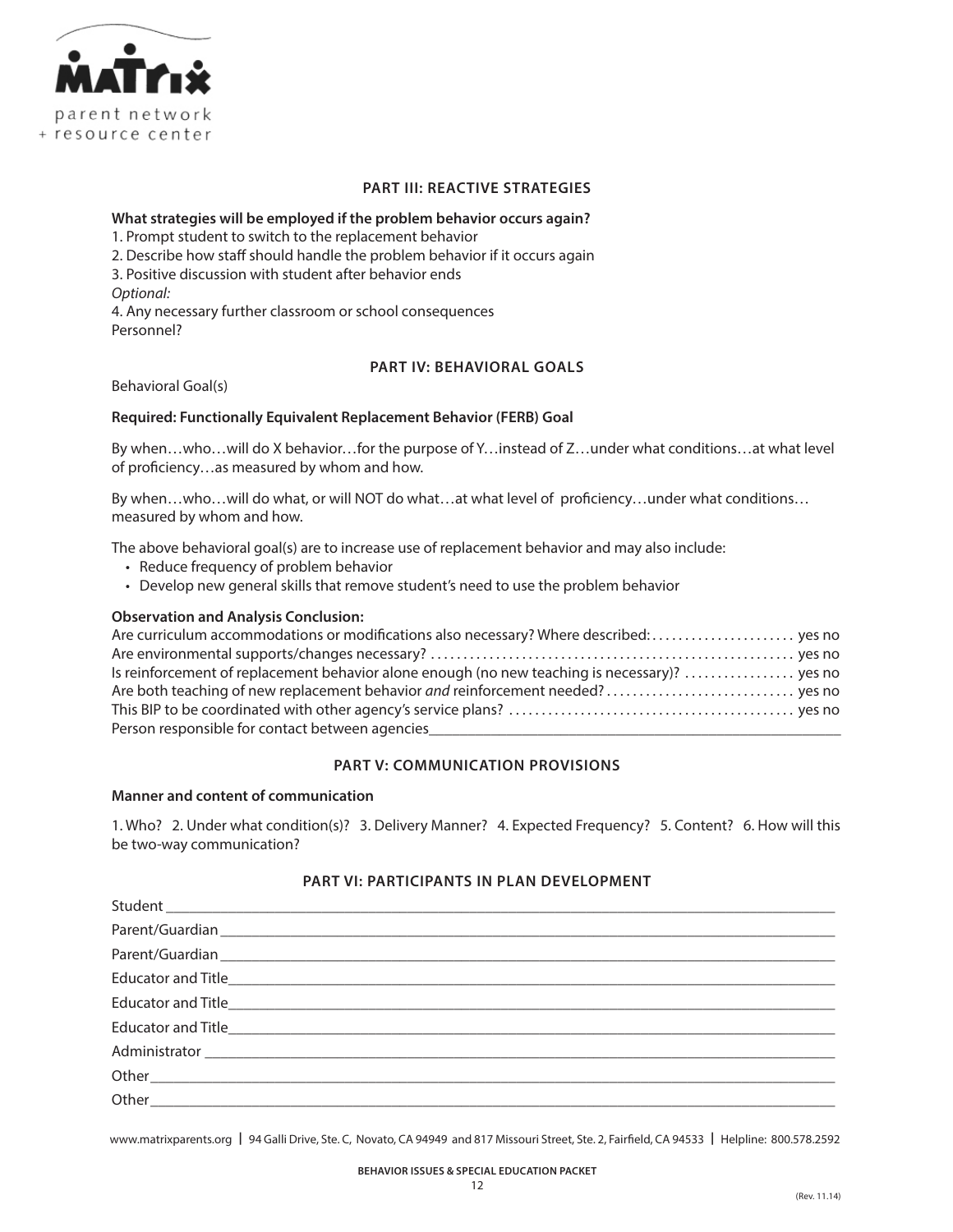

# Reviewing and Monitoring Behavior

When reviewing a proposed behavior plan, use the Matrix Behavior Plan Checklist *(next page)* to see if:

- each of the required parts are included
- it is easy to read and understand
- it is easy for someone to know what to do

If you think anything needs to be changed, request an IEP meeting to discuss this with the IEP team. You might put your proposed changes in writing. Sometimes small changes can be done without having a full IEP meeting. Sometimes another meeting is needed to discuss your proposed changes. If you still disagree with the behavior plan, read our "Resolving Disagreements" packet to learn your rights when a disagreement occurs.

Different people may need to implement the plan: general education teacher, principal, lunch duty or recess personnel, bus drivers. It is important to include in the IEP whether certain staff will need training in order to do what is in the plan. For many students, it is important to have input into the plan and understand why it is needed.

### **Monitoring**

Once you sign in agreement to the plan, find a system that works for you to track how the plan is going. If you receive weekly emails showing how your student did with key behaviors, put them in a binder. Decide how often you want to look at several weeks at once to see if the behavior is

improving.

For some students with very difficult behaviors, scheduling a monthly IEP meeting is most helpful, as certain members of the team may need to discuss what is going on.

If after giving the plan some time to work, your student's behavior still isn't improving, ask for an IEP meeting (put that in writing) to review the plan. It may be that the plan is well-written yet the staff may need more training to do the plan. It may be that more is needed in the plan or something needs to be removed and something else added. Understanding behavior is difficult! It is not uncommon for behavior plans to be adjusted.

If suspensions are happening, scheduling an IEP meeting is very important. If your student has been suspended for more than 10 days in the school year, or has done something that may result in expulsion, a special IEP meeting called Manifestation Determination must be held. *Learn more about this in the Matrix "School Discipline" packet and call us to talk through the situation.*